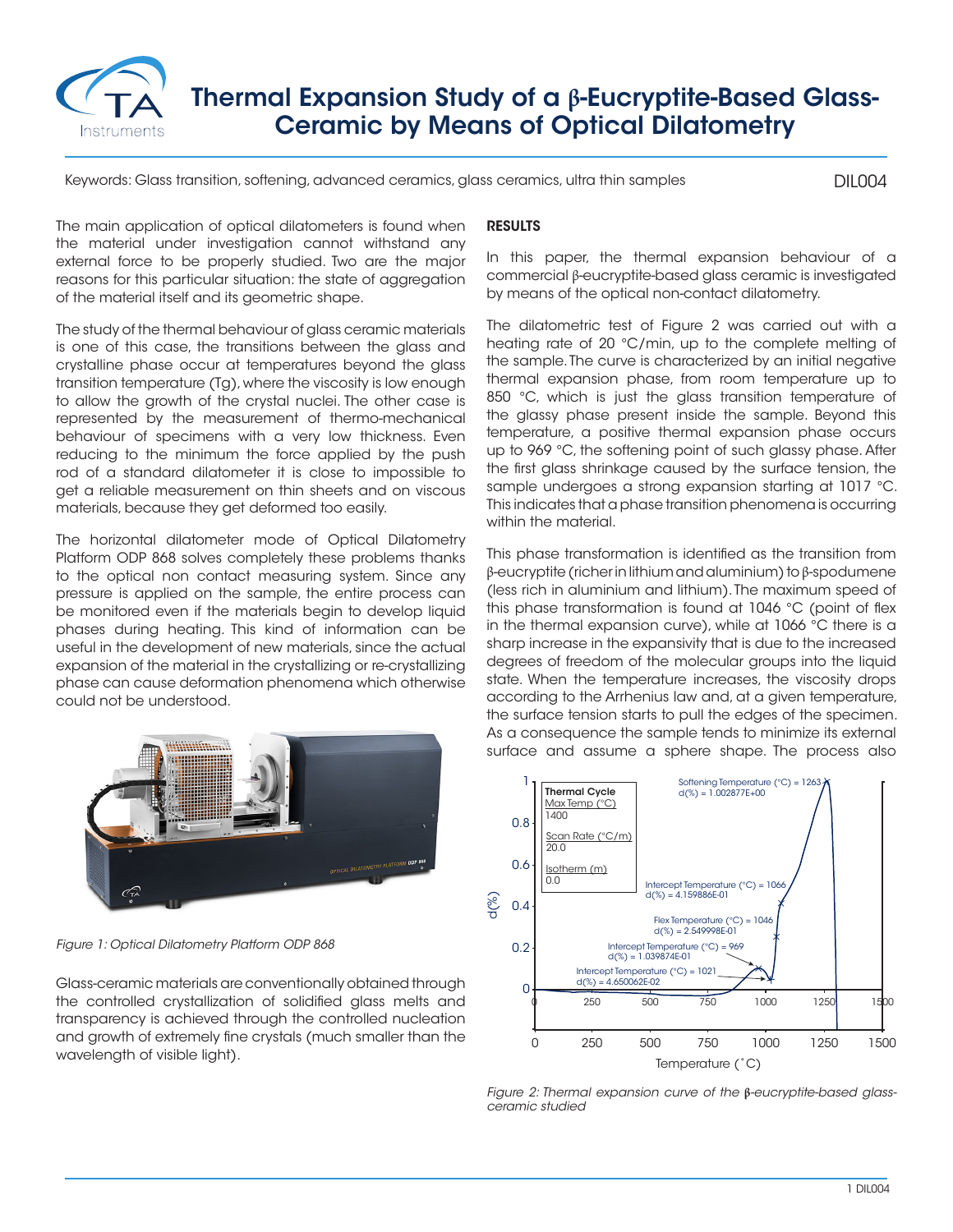

*Figure 3: Left – Sample before the test: brown and transparent. Right – Sample after the test: opaque and pale grey.*

involves a volume rearrangement: the initial rectangularbar-shaped sample has to shrink along the length axis, and expand along the other two. As a matter of fact, the optical horizontal dilatometer measured only the fast contraction starting at 1263°. It is worthwhile to note that testing the same sample with a push rod dilatometer, once in the visco-elastic state the material becomes soft enough to be deformed by the applied load. The deformation so measured, as the temperature at which this would be recorded, would not be representative of an actual dimensional change but the mere result of the push rod squeezing the specimen itself.

A further test at lower temperature was performed on another sample of the same material in order to follow the dimensional variations taking place during the cooling phase. The maximum temperature reached, in this case, is 1200 °C. The results are shown in figure 4.

This graph shows that from 1200 °C down to 1050 °C, the cooling part of the curve is almost perfectly overlapped with the part of the curve acquired during heating.

It is quite clear from the difference between the heating and the cooling sections of the curve, that there is an irreversible change of volume due to the transformation of β-eucryptite into β-spodumene.

Finally, the last test (Fig 5) was performed to compare the thermal expansion curve of a fired sample (green curve) with that of a not-fired sample (black curve).



*Figure 4: Thermal expansion curve of the* **β***-eucryptite-based glassceramic studied, with cooling down to 700 °C*



*Figure 5: Thermal expansion curves of a fired samples and the original one.*

The fired sample, that during heating underwent the phase transformation from β-eucryptite towards β-spodumene, has always a positive, even if low, thermal expansion coefficient. The not-fired sample, as seen previously, as a negative coefficient of thermal expansion up to 850 °C. The phase transformation alters strongly the CTE properties.

## THERMAL EXPANSION MEASUREMENT ON ULTRA THIN SPECIMEN USING THE OPTICAL DILATOMETER

In this case, as the specimen is very thin and unable to stand alone, the sample is placed horizontally on a special sample holder (Fig 6).

Measuring both ends of the specimen at the same time without making contact provides an absolute measurement. There is nothing interfering with the measurement itself, so there is no need for a calibration curve and so it is possible to perform actual heat treatment curves.



*Figure 6: Thin green ceramic tape (aluminium oxide) unable to stand on its own, can be tested with fixture for thin samples.*

The specific sample measured with the optical dilatometer is a 100 micron thick green ceramic tape, cast with doctor blade technology. The material is electronic-grade aluminium oxide, used for electronic substrates. The first curve (Fig.7) was recorded with a heating rate of 20 °C per minute and shows the actual behaviour of the material during the sintering up to 1150 °C.